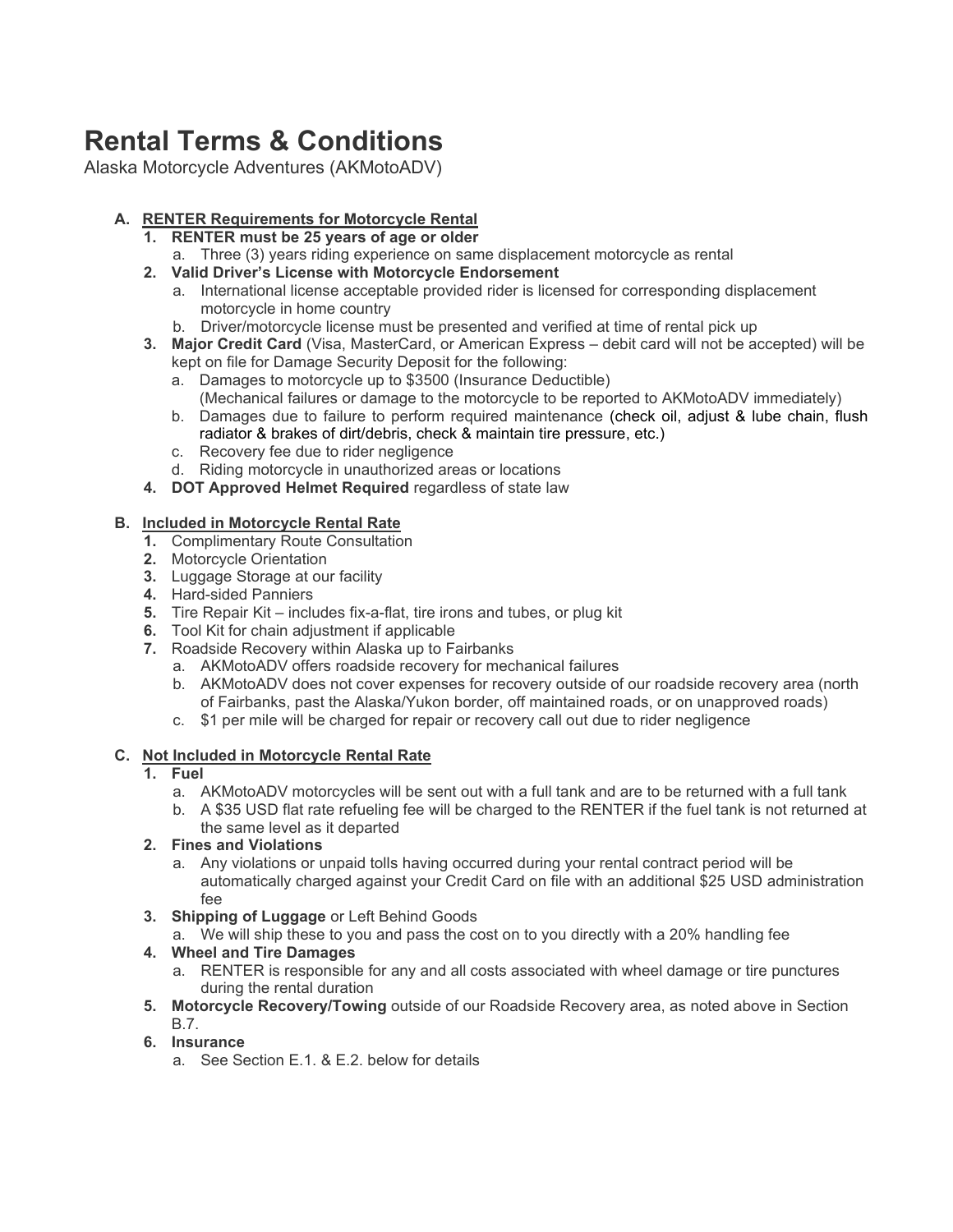## **D. Rental Process**

## **1. Deposit of \$500 USD for Each Rental Unit**

a. AKMotoADV requires a \$500 non-refundable deposit at time of booking to confirm a reservation. This deposit will be applied toward your balance. If your rental is less than \$500 USD, we will ask for payment in full to confirm the rental.

## **2. Balance Due 45 days Prior to Rental Pick Up**

a. AKMotoADV requires your rental balance to be paid in full 45 days prior to pick up. Rentals with unpaid balances inside of 45 days can be canceled by AKMotoADV with no refund of the deposit.

## **3. Cancellations**

- a. AKMotoADV is not responsible for a participant's inability to fulfill a rental due to any circumstance whether it be health, family obligation or environmental If you would like to protect your deposit and balance as well as other travel plans, please consider trip interruption and travel insurance through your credit card or a third party
- b. AKMotoADV rentals must be canceled in writing. Include your full name, invoice number, reason for cancellation and send document to: [information@AKMotoADV.com](mailto:information@akmotoadv.com) with 'Rental Cancellation' in the subject
- c. Cancellations are refunded on a prorated basis as follows:
	- 1. 45+ days prior to motorcycle pick-up deposit is forfeited as cancellation fee
	- 2. 30-45 days prior 50% of rental balance minus deposit is refunded
	- 3. 14-29 days prior 25% of rental balance minus deposit is refunded
	- 4. Less than 14 days notice, no refund or credit is given
	- 5. Cancellations initiated by the rider during the rental for any reason will result in no refund or credit of any kind. No refunds or credits for early returns
	- 6. Rider's choice to downgrade to a lesser model on day of rental pick up or at any time during rental period will result in no refund or credit of any kind

#### **4. Rental Period**

- a. Rental period begins at 9am on the first day and ends at 6pm on the last day of rental. A one-day rental runs from 9am to 6pm.
- b. Vehicles returned more than 15 minutes late will be charged at a rate of \$25 per hour, in hourly increments

## **E. Insurance and Reductions in Liability**

- **1. Basic Liability Insurance (BLI)**: \$15 USD Per Day
	- a. All AKMotoADV rentals are covered with state and country mandated liability insurance. All AKMotoADV rentals are charged a mandatory \$15 USD per day BLI
	- b. This is required for the motorcycle to legally be on the road and is required regardless of any private motorcycle insurance held by the RENTER
	- c. The BLI limits the financial liability for the RENTER regarding damage or theft to the motorcycle up to the first \$3,500 USD
	- d. \*Restrictions Apply\* See all of Section F. below for details
- **2. Supplemental Liability Insurance (SLI)**: \$6.95 USD Per Day
	- a. SLI is additional liability insurance over and above the state statutory limit.
	- b. When you accept SLI, the policy may provide you with excess coverage for the difference between that provided in the BLI (minimum requirement is the state financial responsibility mandated by the applicable insurance jurisdiction) and \$300,000 USD
	- c. SLI provides the renter, as defined in the rental agreement, with up to \$300,000 USD total excess liability for damage to other persons and includes \$10,000 excess liability for damages to other property
	- d. The SLI policy limits are in excess of any/all valid and collectible underlying insurance